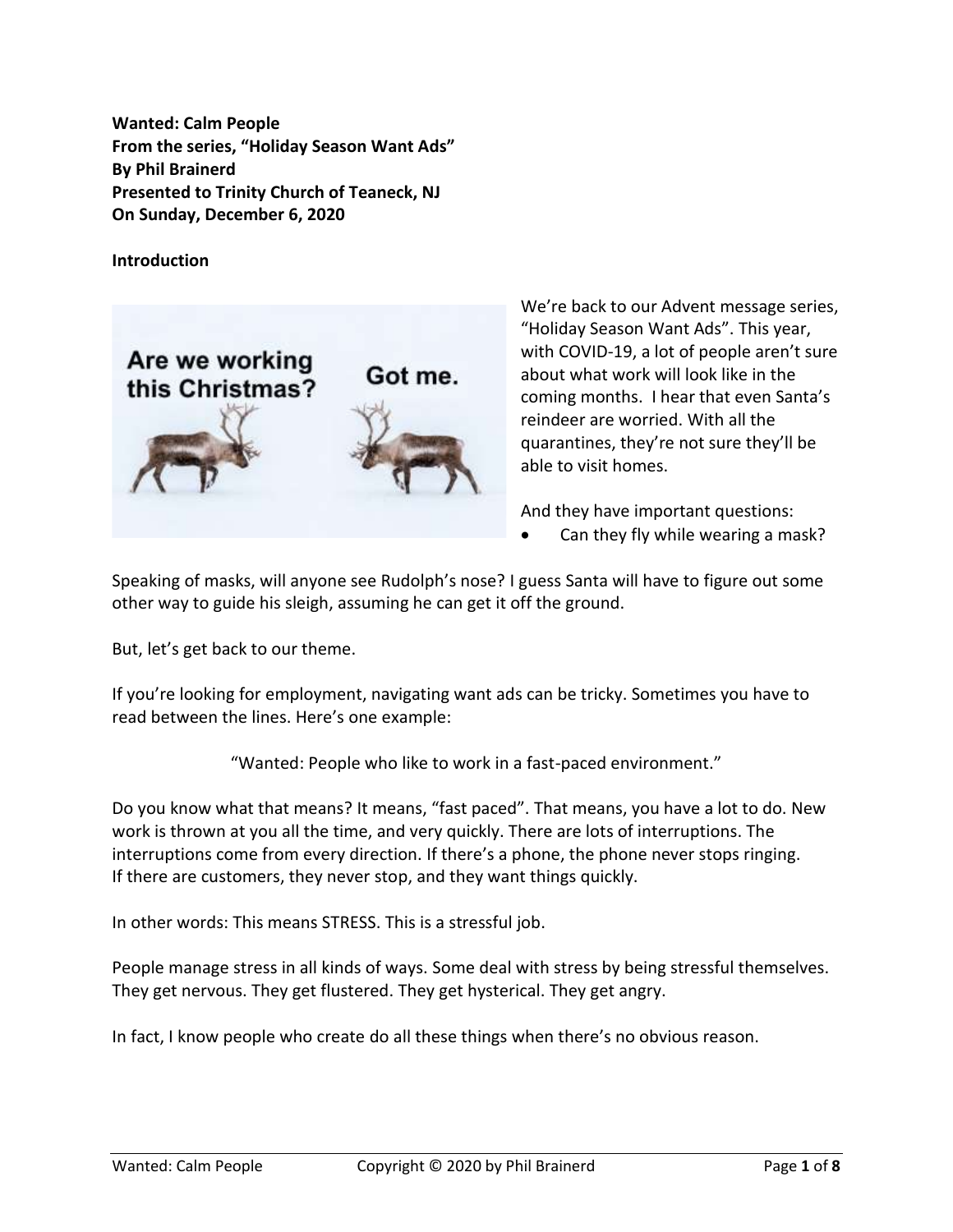On the other hand, some people have an amazing way of dealing with stress. They somehow manage to stay calm. Maybe there's a better way to word this want ad. And this is our message today.

# "Wanted: Calm People."

During the Advent season, we often celebrate four things that God offers to the world: Hope, Peace, Joy, and Love. Today we're going to look at God's offer of Peace. We'll concentrate on two things.

- What is the peace that God gives?
- How can it help us to be calm?

Let's look at the first question.

### **I. The Peace that God gives**

What is the peace that God gives? Let's find out by reading a classic part of the Christmas story.

8 And there were shepherds living out in the fields nearby, keeping watch over their flocks at night. 9 An angel of the Lord appeared to them, and the glory of the Lord shone around them, and they were terrified. 10 But the angel said to them, "Do not be afraid. I bring you good news that will cause great joy for all the people. 11 Today in the town of David a Savior has been born to you; he is the Messiah, the Lord. 12 This will be a sign to you: You will find a baby wrapped in cloths and lying in a manger." 13 Suddenly a great company of the heavenly host appeared with the angel, praising God and saying, 14 "Glory to God in the highest heaven, and on earth peace to those on whom his favor rests." (Luke 2:8-13)

Look at that phrase: "And on earth peace…"

There's an old song from the 198os: "Heaven is a place on earth." We're not going to sing it. You know why? Because that's not right. Heaven is a place,. but it's not on earth. I don't know exactly where it is, but it's not on earth - At least not yet.

We'll talk more about the "Kingdom of Heaven" when we get back to our study of Matthew.

Heaven is not a place on earth. Peace though, appears to be another story. The angels told the shepherds that they were being offered peace on earth.

What is that peace? It has two parts: Vertical and horizontal. Let's talk about the vertical part.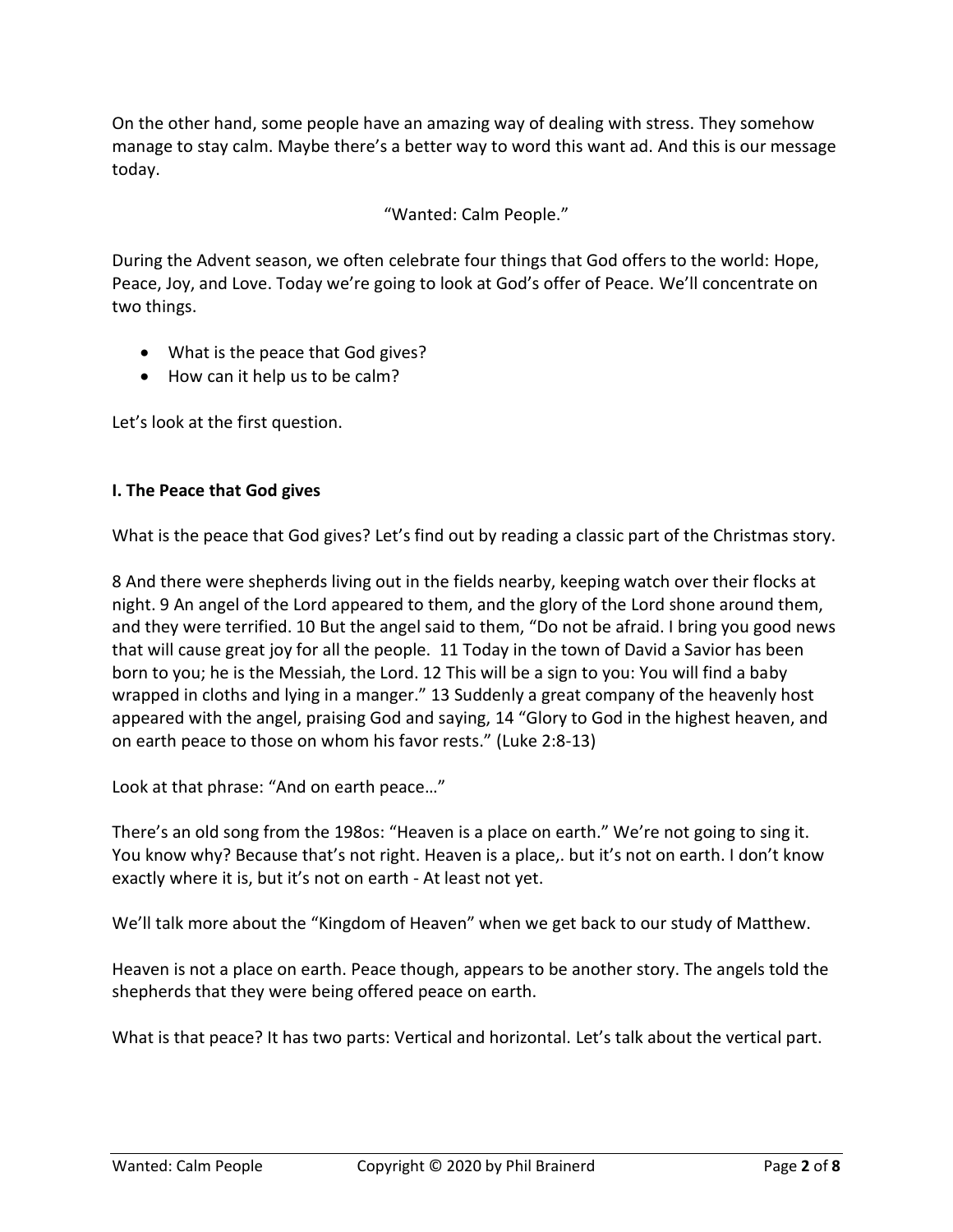#### **Peace: Vertical**

Many years ago, a prophet named Isaiah lived in Israel. One day, he was given a vision of heaven. Here's how it appeared:

In the year that King Uzziah died, I saw the Lord, high and exalted, seated on a throne; and the train of his robe filled the temple. 2 Above him were seraphim, each with six wings: With two wings they covered their faces, with two they covered their feet, and with two they were flying. 3 And they were calling to one another: "Holy, holy, holy is the Lord Almighty; the whole earth is full of his glory." 4 At the sound of their voices the doorposts and thresholds shook and the temple was filled with smoke. 5 "Woe to me!" I cried. "I am ruined! For I am a man of unclean lips, and I live among a people of unclean lips, and my eyes have seen the King, the Lord Almighty." (Isaiah 6:1-5)

So, here's Isaiah. He's given a vision of heaven. Again, this is not a place anywhere on earth. Isaiah understand that he's seeing the Lord, the great King of heaven seated on his throne. He sees symbols of power and majesty and glory. He sees awesome angels worshipping the Lord.

These angels cry out, "Holy, Holy, Holy". "Holy" is a word that means, "totally free from any imperfection or evil". Isaiah sees the ultimate image of moral perfection. The word "holy" also means, "set apart". To be holy is to be set apart from evil.

At first, Isaiah is probably in awe of what he's seeing. But it doesn't take long for him to get a sense that something is wrong - Terribly wrong. He's looking at the ultimate image of Holiness; moral perfection. He looks at himself and sees something different. He sees something very imperfect. He sees something that's tarnished. He uses the word, "unclean". He says, "I am ruined!" "I am a man of unclean lips." "I live among a people of unclean lips". "And I'm standing here before the King, the Lord almighty."

Why does he feel that way? Understand, Isaiah is a great prophet. He's a good man - At least relatively so. God used him to write the longest book in the Bible. So, what would cause him to say such a thing? He talks about it more later in his book.

We all, like sheep, have gone astray, each of us has turned to our own way; (Isaiah 53:6)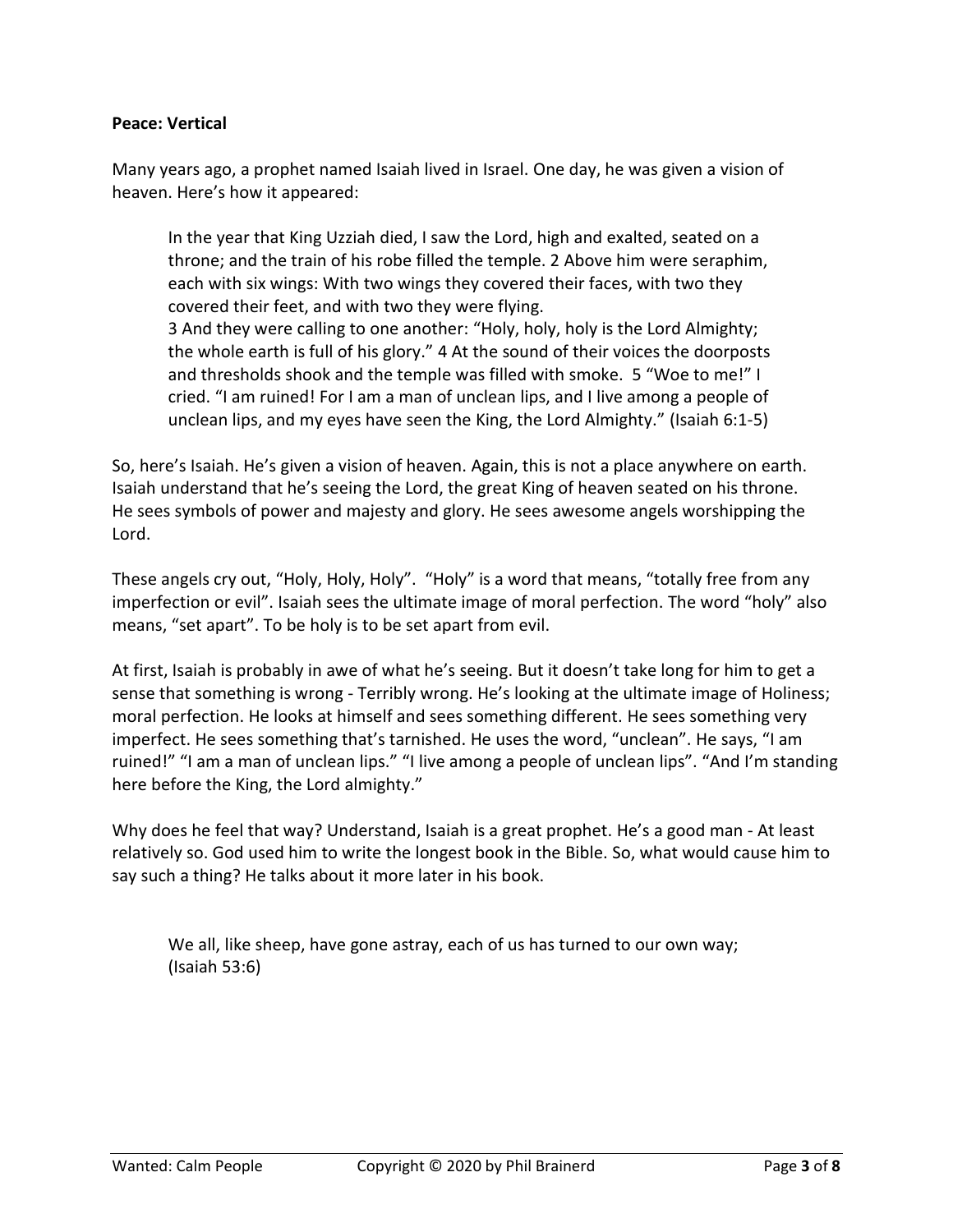Isaiah sees a big problem. He sees peoples turning away from God. He includes himself. He says, "We all, like sheep, have gone astray…"

How big is this problem? It's the whole world. Everyone. In fact, there are great powers doing more than turning away. They're in total rebellion. They're trying to kick the great King of Heaven off his throne.

> 1 Why do the nations conspire and the peoples plot in vain? 2 The kings of the earth rise up and the rulers band together against the Lord and against his anointed… (Psalm 2:1-2)

So, the whole world, from the lowest to the highest of world leaders is part of a rebellion against God. We're told "The kings of the earth rise up" That's another way of saying "uprising".

God is the king of heaven. What should he do with a world in rebellion against him?

I can tell you what the United States did years ago in World War 2 to a country that attacked



them. They dropped some nuclear weapons. Nuclear weapons are the most powerful weapons developed by humankind. Do you think the God who created the universe has something at least as powerful? If God wanted to, he could just wipe out our planet. He wouldn't have to call bombers. He wouldn't have to launch rockets. God created the Universe by speaking. He could destroy it the same way.

But that's not what he did. Instead, he made an offer to

the human race. He made an offer of peace. And it was a very generous offer.

So, the first part of the peace God offers is vertical. It involves our relationship with him. We have rebelled. He offers peace. What do you need to do to experience peace with God?

Therefore, since we have been justified through faith, we have peace with God through our Lord Jesus Christ, 2 through whom we have gained access by faith into this grace in which we now stand. (Romans 5:1-2)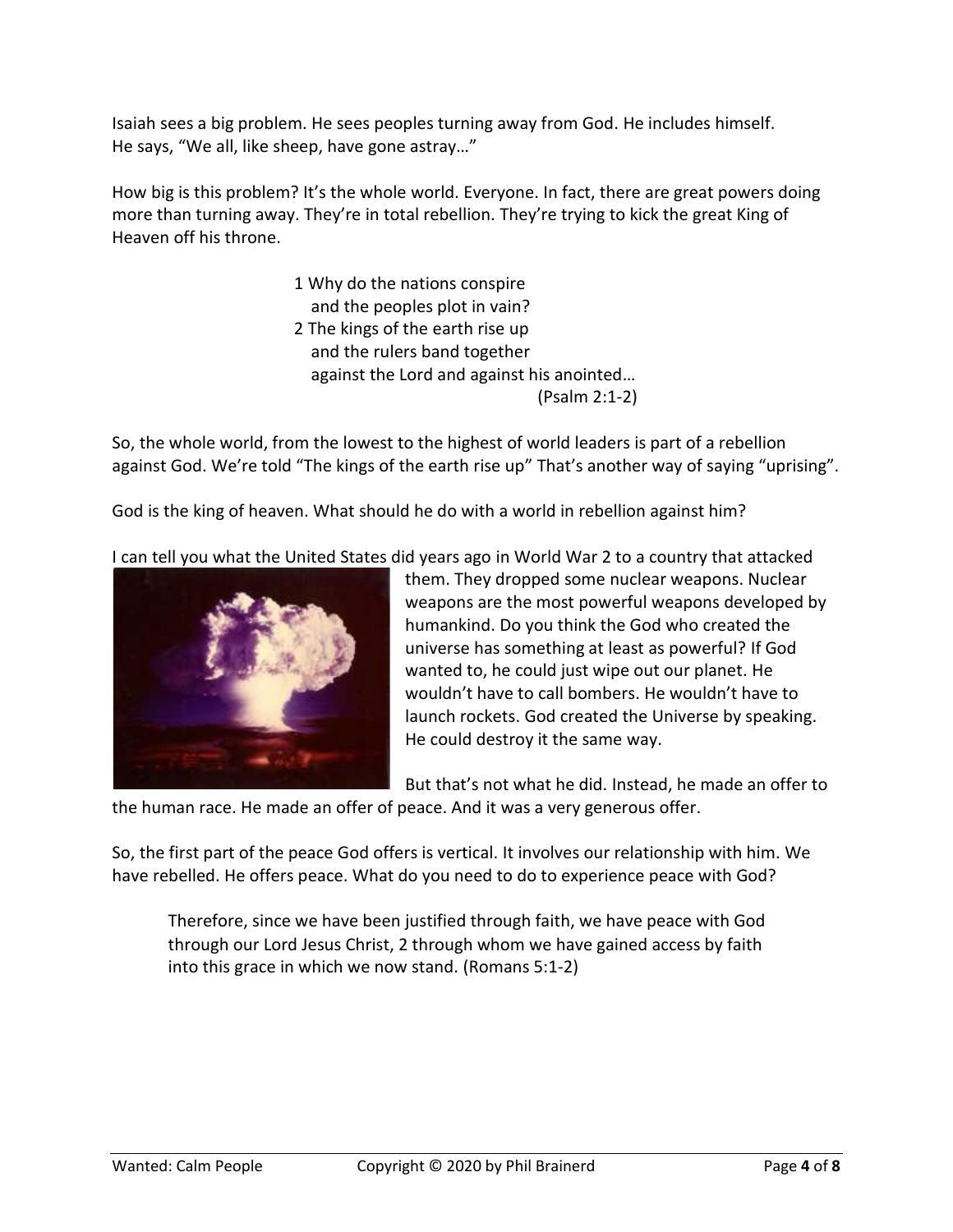The first thing you need is faith. You need to trust God. You must believe everything we've said so far. There is a great king in heaven who created the universe. He is holy and good.

You must believe that you have been part of the rebellion. You must now be willing to switch sides in the battle. You must declare allegiance with the king. There's another word in the Bible for that: Repent. Repent means to understand that sin and rebellion are terrible. A holy king could choose to wipe you out for rebelling against him. Then, you must believe that God wants to offer you peace. He does that through the gift of Jesus.

Why would he want to do that?

For God so loved the world that he gave his one and only Son, that whoever believes in him shall not perish but have eternal life. (John 3:16)

God's wants to offer you peace because he loves you. Faith means believing that God loves you so much he would send is one and only Son for you. If you believe this, you will have peace with God. And it's not just peace for now. It's for all eternity.

Now note: What does he mean when he says that people who believe will not perish? It means that some people will perish. You see, it's not that God will never judge the world as it deserves. The people of this world will be judged someday for their rebellion. God is just delaying that judgement. Why? He's delaying judgement so that you have time - Time to accept his offer of peace.

Will you do that? At this Christmas, the greatest gift you can receive came when Jesus was born as a small child in the little town of Bethlehem. Through him, God offers us peace. Let us tell you how. There's a great web site called "[PeaceWithGod.net](https://peacewithgod.net/)". It's sponsored by the Billy Graham Association. Check it out. You can always visit our church: Trinity church of Teaneck, NJ. Our site is: [TrinityTeaneck.org.](https://trinityteaneck.org/) You can write to me at "[Pastor@TrinityTeaneck.org](mailto:Pastor@TrinityTeaneck.org)".

We just discussed the vertical aspect of peace. Now, let's talk about the horizontal part of peace. This is where we learn how God's peace helps us to be calm people.

## **II. How Peace can help us to be calm people.**

## **A. Understanding our place in eternity helps us to be calm.**

Let's look at John 3:16 again.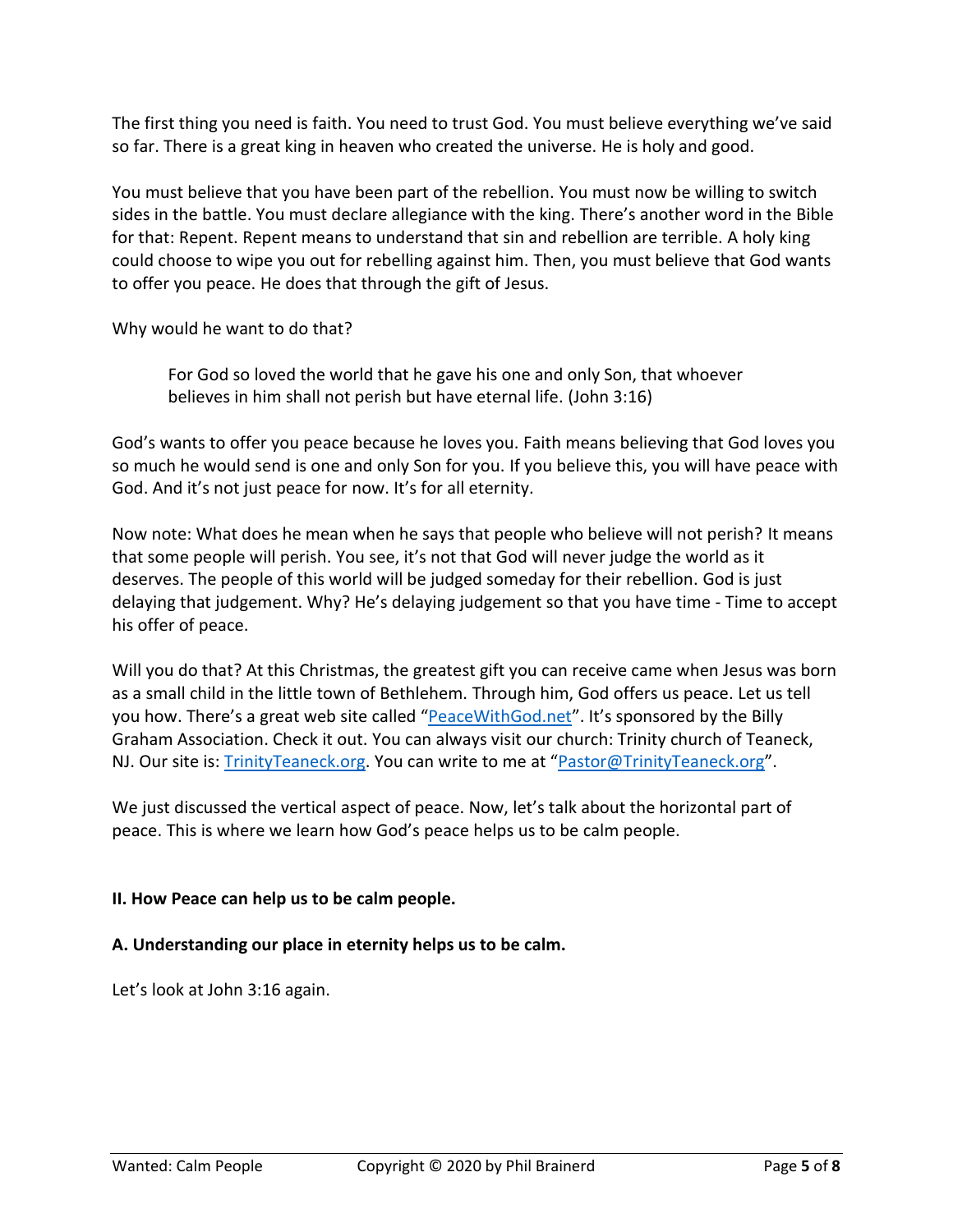For God so loved the world that he gave his one and only Son, that whoever believes in him shall not perish but have eternal life. (John 3:16, Emphasis mine)

We're told that we have eternal life. How long is eternity? A long time.

Imagine a beach - A sunny beach with beautiful white sand. Imagine you're running your fingers through that white sand. In your mind, pick up one grain of sand if you can. That one grain of sand represents your whole life. The rest of the grains of sand on the beach represent eternity. Your whole life is like one grain of sand on a beach. How long is eternity? A long time.



Why are we doing this? Because doing this puts

your life in perspective. Sometimes in life, things go wrong. Sometimes we hurt. Sometimes when we hurt, it feels like the pain will be around forever. But as badly as we hurt, the pain will not be around forever. Even those who don't have God in their life know that pain often heals. Those who have God know that they have something better.

Even if the pain of the world never left us, we would still have hope. Those who believe in Jesus will leave this world behind one day. They will enter eternity - An eternity that is far better than this world, even when the world is at its best. That is a comforting and helpful thought.

Sometimes when we face pain, we become afraid. We become worried. We become angry. But, when we understand eternity, we can see our pain in perspective. Knowing about Eternity helps us to be calm in the face of pain and loss.

That's just one aspect of the peace that God gives to us. Let's look at another one.

#### **B. Understanding our eternal place helps us to be calm.**

- 3 You will keep in perfect peace those whose minds are steadfast, because they trust in you.
- 4 Trust in the Lord forever,
	- for the Lord, the Lord himself, is the Rock eternal.

(Isaiah 26:3-4)

The Lord is the Rock eternal. There's that word, "eternal", again.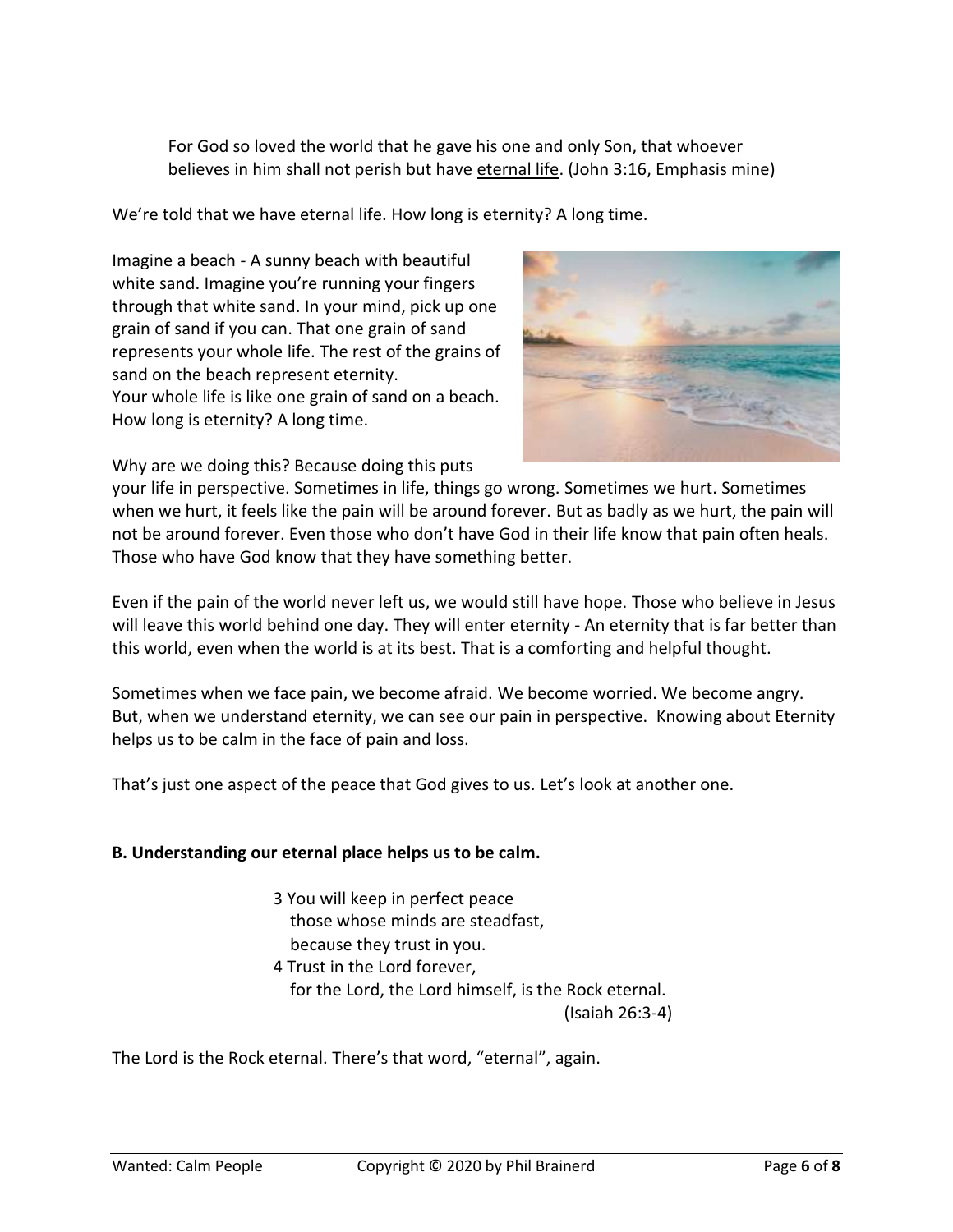As we said earlier, Heaven is not a place on earth. Although Peace is not a place per se, it involves a place. When most people think of peace, they think of a picture like the one at the right. Most people think of peace as:

- The absence of motion.
- The absence of conflict.
- The absence of things being stirred up.

So, when we think of peace, we think of things like a beautiful, quiet ocean - An ocean with no waves.

But maybe there is a better image? Maybe we need to think of a terrible ocean storm. One with wind and waves. You say, "but that's not peace". Well, look more closely. In the middle of the storm is a concrete platform built on a rocky outcropping. On that platform is a lighthouse made of steel and concrete. The winds could blow at hurricane force. The rain could fall in torrential sheets one after another. The waves could crash all around you. You could throw in lightning and thunder. But, if you could be in that lighthouse, you would be perfectly safe.





The Lord God is the rock. So, although peace is not a place, peace is associated with a place - Inside the rock.

#### **III. Steps to a life of peace.**

Let's make this practical. What are the steps to a life of peace? We can use the Isaiah passage we just looked at for a guide.

## **A. Trust in God's offer of peace SLIDE**

Trust God when he says that the world is in rebellion. Trust him when he says that you've been involved. Trust him when he offers you peace through Jesus Christ.